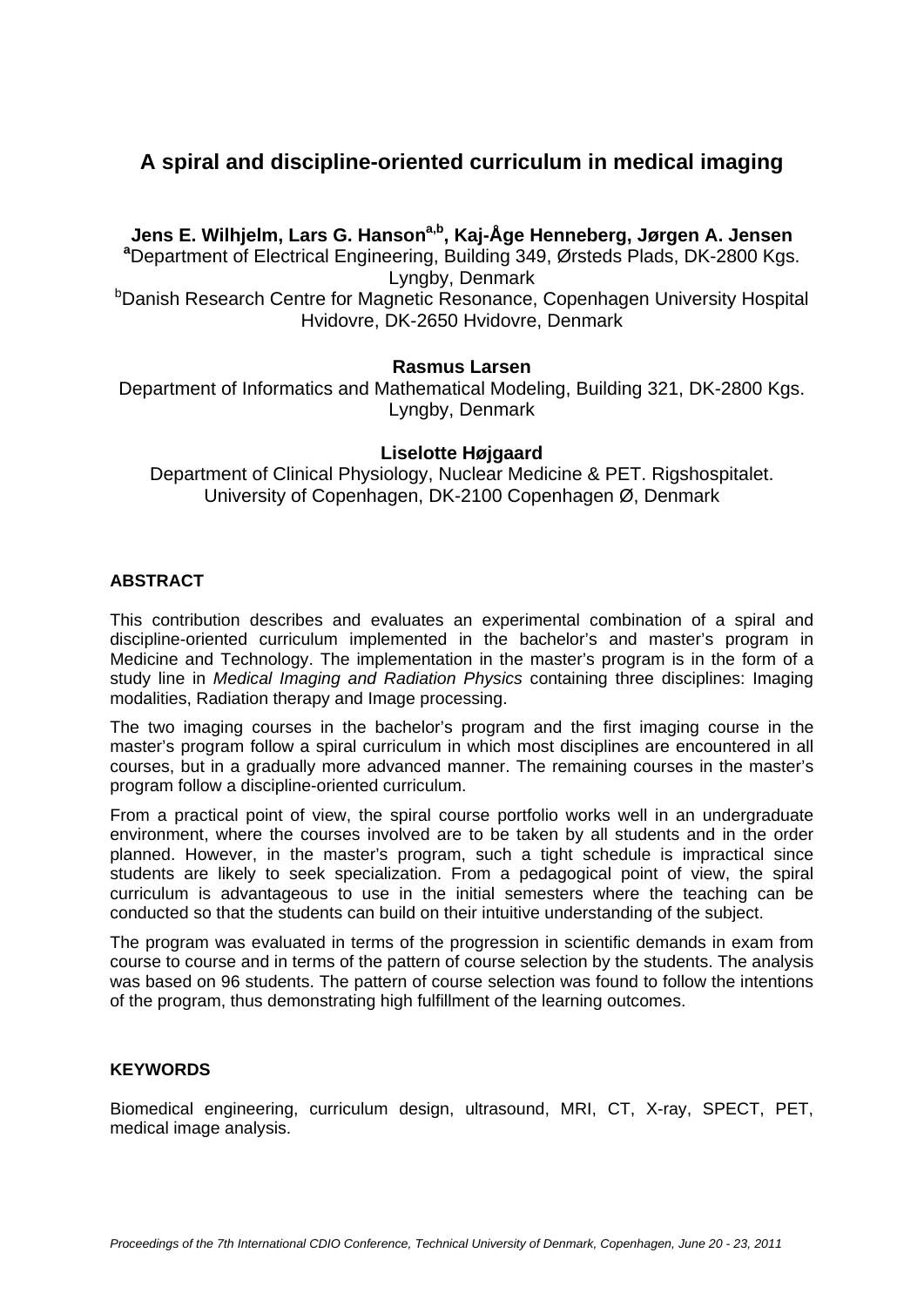### **INTRODUCTION**

Medical imaging and radiation therapy have huge impacts on modern healthcare. The broad range of established and emerging techniques relies on advanced equipment, acquisition and analysis methods with important similarities and differences between modalities. Highly skilled technical personnel are needed in hospital departments dealing with biomedical engineering, radiology and radiation therapy, in departments of research, development, service and sales in biomedical engineering companies and in university departments involved in teaching and research. This all relies on competent teaching in this and supporting areas. A successful conduct in this area is not only important for proper treatment of diseases but also for the industry employing candidates with specialization in medical imaging.

The present paper focuses on the engineering education needed to support this area now and in the future. Specifically, the paper describes and evaluates an experimental combination of a spiral and discipline-oriented curriculum implemented in the bachelor's and master's program in Medicine and Technology. It is implemented as two mandatory courses in the bachelor's program and a *study line* named *Medical Imaging and Radiation Physics* in the master's program. It is a unique approach with focus on motivation and where intuitive understanding is taught prior to mathematical rigor.

The spiral curriculum, originally proposed by Bruner in  $1960^{[1]}$  is based on the idea that teaching a subject can start with an intuitive account - well within the reach of a student followed by later treatment of the subject at progressively more and more advanced levels. The spiral curriculum is reportedly used and evaluated in medical education $^{[4]}$ , computer networks<sup>[5]</sup>, engineering<sup>[2,3]</sup> and hereunder electrical and computer engineering<sup>[6]</sup> and chemical engineering<sup>[7]</sup>.

Even though the spiral curriculum has some distinct advantages it is not always optimal to implement a program based on this idea only. In the present education, a combination of a spiral and a discipline oriented curriculum was found to be optimal.

# **DESCRIPTION OF PROGRAMS**

### *Frame*

The program in Medicine and Technology was initiated in 2003 and is offered in collaboration by the Faculty of Health Sciences, University of Copenhagen (KU) and the Technical University of Denmark (DTU) where it is anchored at the Department of Electrical Engineering. It consists of a bachelor's and a master's program. The undergraduate uptake is approximately 60 students per year. While approximately 85% of the courses in the bachelor's program are common to all students, the freedom of choice of courses is much larger in the master's program where three study lines are offered: *Signal and model based diagnostics*, *Medical imaging and radiation physics* and *Biomechanics and biomaterials.* This paper focuses specifically on the study line *Medical imaging and radiation physics*.

Course loads are between 5 and 10 ECTS. A 5 ECTS course features one four-hour module of confrontation per week in 13 weeks plus a subsequent period of exam. The total work load is approximately 140 hours for the student, all activities included.

# *Disciplines*

The study line contains three disciplines:

1) **Imaging modalities**: ultrasound imaging (US), imaging with X-ray and computed tomography (CT), magnetic resonance imaging (MRI), Positron Emission Tomography (PET) and Single Photon Emission Tomography (SPECT)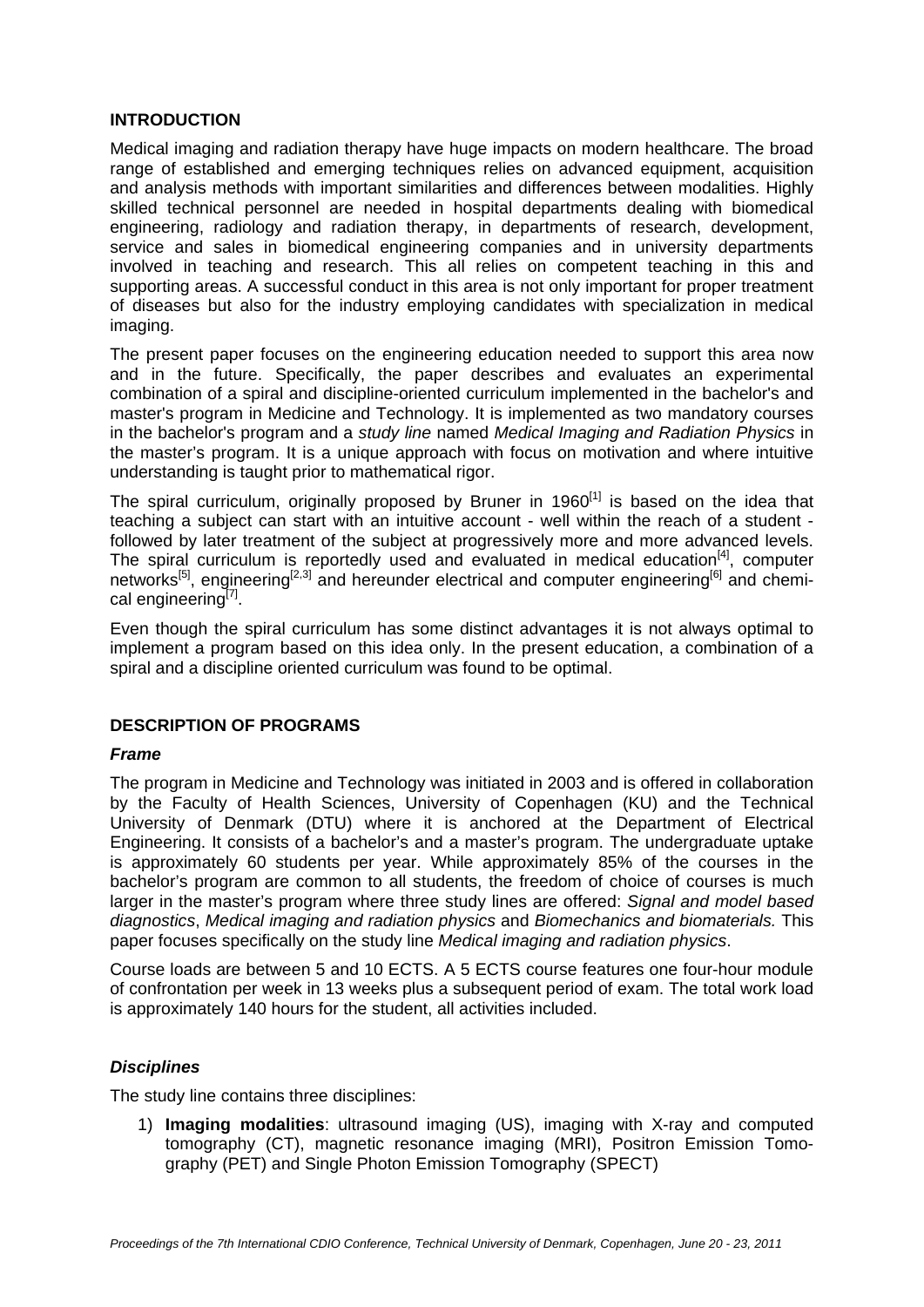- 2) **Radiation and radiation therapy:** radioactive isotopes, ionizing radiation, radiation protection, external beam radiotherapy and brachytherapy
- 3) **Image processing, analysis and visualization:** tomographic reconstruction and inverse problems, image registration/spatial normalization and computational atlases, image segmentation, and deformable models

# *Learning objectives*

The candidate that successfully completes the study line in *Medical imaging and radiation physics* will be able to:[13]

- demonstrate a comprehensive understanding of diagnostic imaging from physical principles to diagnostic information for modalities such as ultrasound, magnetic resonance imaging, computed tomography, X-ray, positron emission tomography and nuclear medicine
- design and evaluate data acquisition and processing systems, image analysis and computer graphics in medical imaging systems as well as being able to modify existing systems
- develop and evaluate new diagnostic methods and make new applications of existing techniques
- contribute in the set-up, simulation and evaluation of new physiological models with emphasis on diagnostic imaging and radiation physics
- demonstrate comprehensive knowledge of isotopes applied in the major specialties of diagnostic medicine

# *Course portfolio*

The imaging courses are distributed over the bachelor's and master's programs as illustrated in Figure 1. Two of the courses in the bachelor's program are mandatory and one is optional. The courses in the master's program[13] are so-called *technological specialization* courses among which the students must have at least 30 ECTS to fulfill the requirements of the study line. Courses with two course numbers are given in collaboration by the two institutions behind the program (KU and DTU).

The two imaging courses in the bachelor's program as well as the first imaging course in the master's program follow the format of a spiral curriculum in which the disciplines (or most of them) are encountered in all courses, but in a gradually more advanced and sophisticated manner as the students go from course to course. The remaining courses in the master's program follow a discipline-oriented curriculum concentrating on one or a few disciplines per course.

An implemented curriculum is subject to a number of important constraints. Some of the most important are:

- Pedagogical considerations other than those inferred from the spiral/discipline approach
- Availability of qualified teachers as well as their interests and abilities
- Existence of relevant courses at the time of curriculum design
- Use of existing and new courses in other educational programs
- Desired number of students for a given discipline
- Practical considerations (*e.g.,* experimental facilities, teacher availability)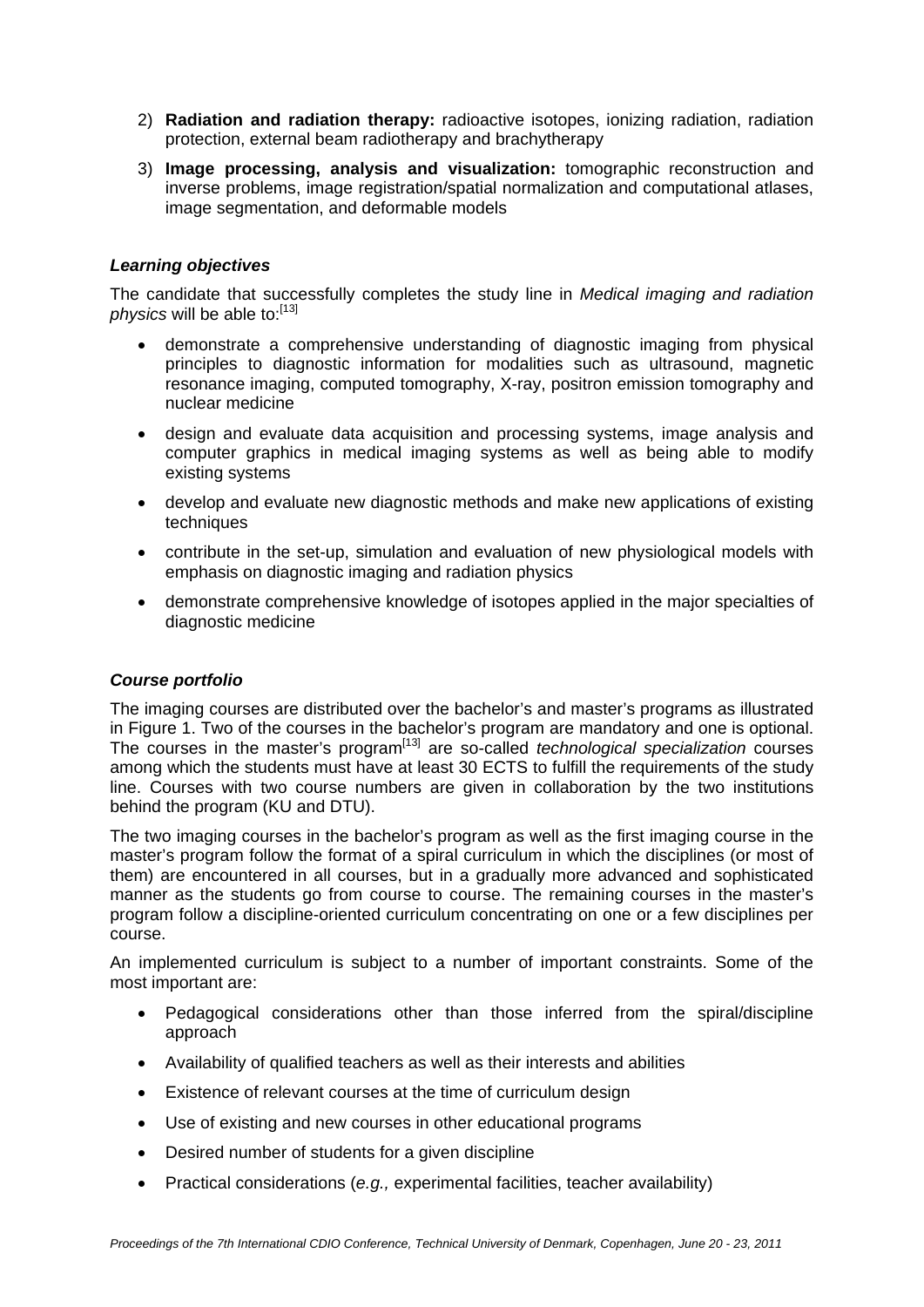Due to this, not all disciplines are taught in all spiral courses and not all discipline oriented courses contain a single topic. An overview of topics can be found in Table 1. As seen in this table, even at very advanced levels, some degree of the spiral approach is used (KU181 and KU180).

# **THE CHALLENGE OF MRI**

As an example, consider MRI which is taught in four courses. It is a flexible and demanding method that is now widely used clinically and in research. MRI is a high-profile technique due to the use of exceptional hardware providing extreme magnetic fields. Furthermore, it's highly publicized role in neuroscience makes it a good candidate for motivating students while pushing the limits of their mathematical abilities. Nevertheless, teaching of the subject is often postponed to late stages of educational programs, since advanced mathematics and high levels of abstraction are required for traditional teaching, which often involves elements of quantum mechanics and vector dynamics. The fact that data are collected in reciprocal space adds to the difficulties.

However, the understanding of the basic resonance phenomenon only requires familiarity with magnetism and compasses. This is exploited<sup>[9]</sup> in the described study program. Applications of MRI are introduced and a "dry lab" exercise targeting the basic MR phenomenon is conducted already after a few weeks of study in the course 31500&KU008 (shown in Figure 1) introducing several imaging modalities at a basic level<sup>[8]</sup>. The students subsequently prepare and present posters on different imaging modalities including MRI.



Figure 1. The entire course portfolio in the imaging part of the education in Medicine and Technology. A graphic spiral marks the three courses constituting a spiral course portfolio (remaining courses are discipline oriented). Bold font indicates mandatory courses in the bachelor's program while gray font signifies elective courses. Normal font is used for technological specialization courses in the master's program. Arrows indicate preferred or needed prerequisites. "\*" indicates planned courses.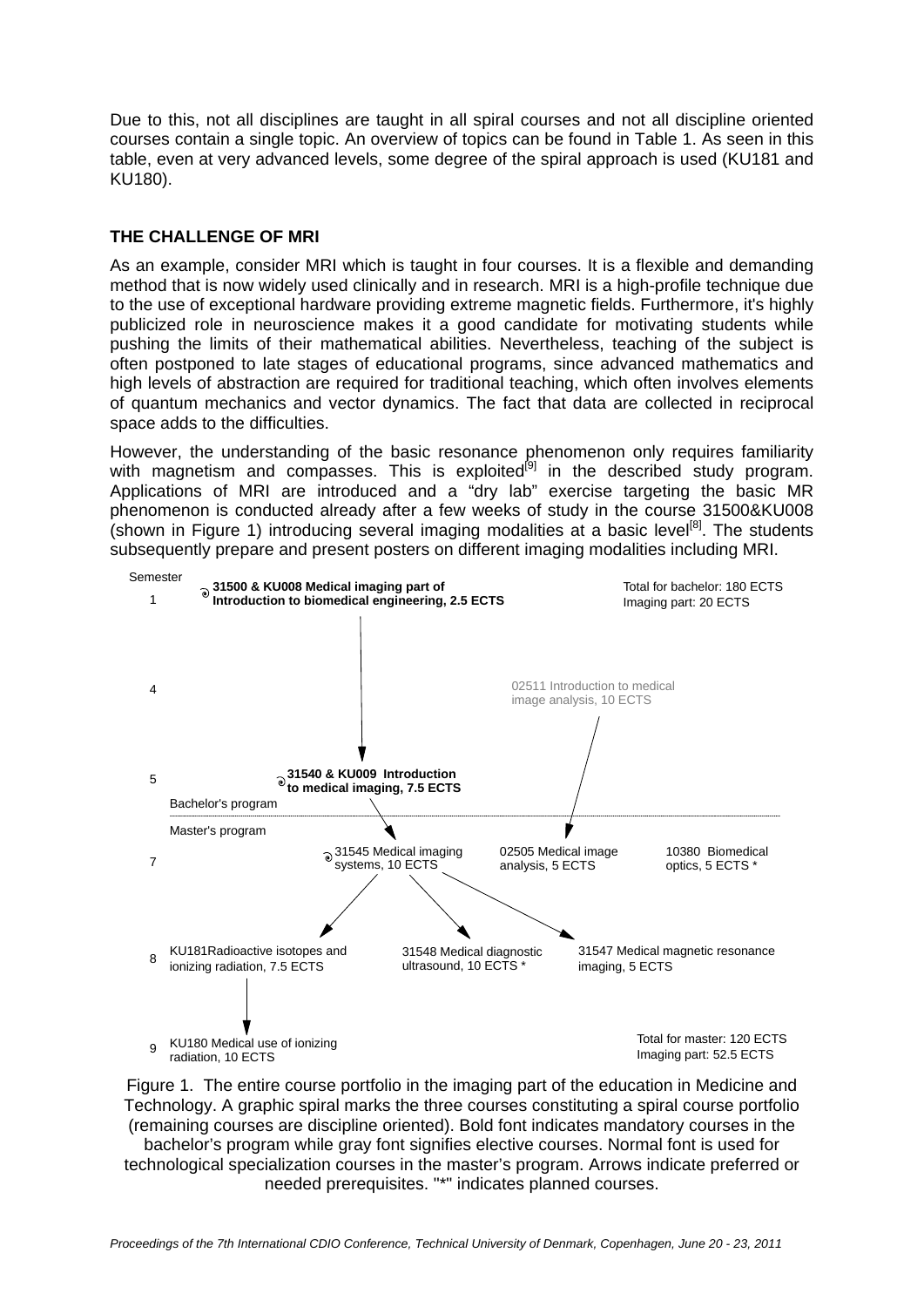At the 5th semester, in course 31540&KU009, the students again encounter MRI and other imaging modalities. Building upon the compass needle analogy, the students are now introduced to nuclear dynamics, MRI hardware, collective nuclear phenomena, relaxation and contrast manipulation. They write a report following an exercise where an unknown object is scanned using several modalities<sup>[10]</sup>. The interactions between MRI hardware and nuclear samples are explored in an MRI simulator<sup>[12]</sup> allowing for dry lab experimentation with MRI hardware that is not otherwise possible at this level due to safety and resource constraints.

In the first semester of the master's program (7th semester in Figure 1), the course 31545 increases the mathematical emphasis. MR imaging methodology and reconstruction techniques are introduced and techniques are demonstrated in vivo during a site visit. Spin dynamics, contrast manipulation and imaging concepts are explored using simulation software developed for the purpose<sup>[11]</sup>. External lecturers present clinical and research applications and reconstruction of MRI images is done in a lab exercise. This course is the final one in the spiral curriculum and is followed by a specialized MRI course, 31547, focusing on advanced concepts and applications (quantitative imaging, spectroscopy and functional MRI) for students who wish to specialize in the subject. The students contribute to the lectures and conduct measurements in small groups at collaborating hospitals.

| radiation is not tabulated as the content falls outside this table. "*" indicates planned courses. |    |                    |            |     |   |    |                                |
|----------------------------------------------------------------------------------------------------|----|--------------------|------------|-----|---|----|--------------------------------|
| <b>Course</b>                                                                                      |    | X-ray CT SPECT/PET | <b>MRI</b> | US  |   |    | <b>Optics Therapy Analysis</b> |
| Intro. BME (imaging)                                                                               | 15 | 15                 | 30         | 30  |   | 10 |                                |
| Introduction to med. imaging                                                                       | 23 | 23                 | 23         | 23  |   |    | 8                              |
| Intro. to med. image analysis                                                                      | 5  | 5                  |            |     | 5 |    | 85                             |
| Medical imaging systems                                                                            | 29 | 13                 | 25         | 33  |   |    |                                |
| Medical use of ion. radiation                                                                      | 30 | 30                 |            |     |   | 30 | 10                             |
| Medical diagnostic ultrasound*                                                                     |    |                    |            | 100 |   |    |                                |

Medical image analysis  $5 \qquad 5 \qquad 5 \qquad 5 \qquad 65$ 

Table 1 Approximate content in percent of the different courses. Course sizes and location in the program can be seen in Figure 1. The course Radioactive isotopes and ionizing

# **EVALUATION**

The previously mentioned learning objectives are normally obtained by passing the exam of 30 ECTS of imaging courses in the master's program in Figure 1. If the prerequisites are adhered to, the present degree of implementation allows for a number of combinations considered below. Thus, in the evaluation of the program it is relevant to consider the progression in the level of difficulty in the exam and which pattern of courses that the students select.

### *Progression in scientific demands in exam*

Med. magnetic res. imaging 100

Biomedical optics\* 100

In order to illustrate the progression in exam requirements, examples of the exam in three courses are given below.

The exam in course 31540 Introduction to medical imaging is based on one report and one multiple-choice exam. A typical question regarding MR is:

Which of the following combinations of static and RF magnetic fields is used for MRI?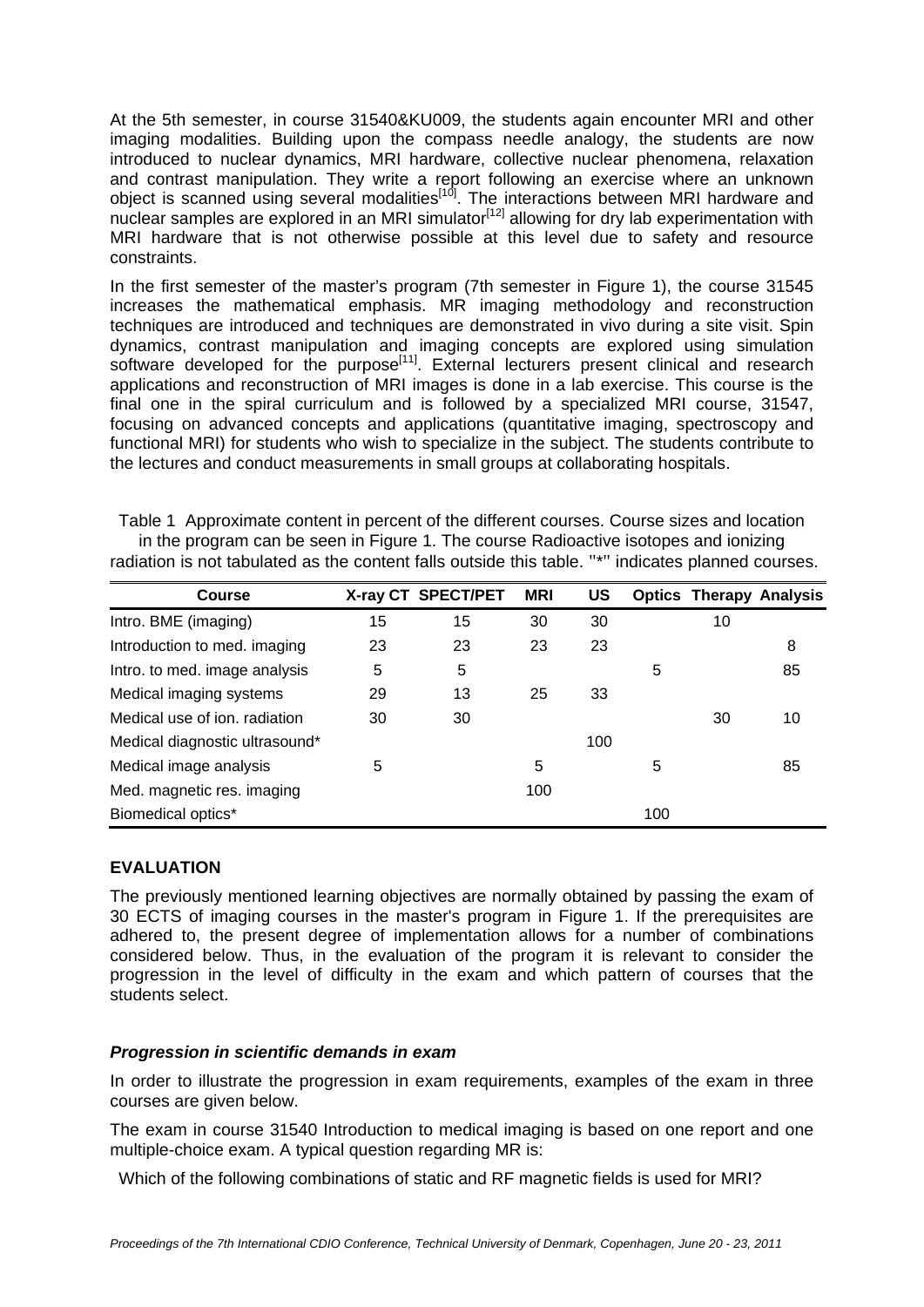

Figure 2. Number of students passing the exam to and including 2010.

A) A static field and a weaker radio-frequency field oriented perpendicular to the static field

B) A static field and a weaker radio-frequency field oriented parallel to the static field

C) A static field and a stronger radio-frequency field oriented parallel to the static field

D) A static field and a stronger radio-frequency field oriented perpendicular to the static field

### E) Do not know

The exam in course 31545 Medical imaging systems is based on three reports and an oral exam. The central question in the oral exam regarding MR in this course is:

• Explain the physical interaction mechanisms for MR scanning

The exam in course 31547 Medical magnetic resonance imaging is based on three reports and an oral exam. One of the ten topics for the oral exam that best matches the above is:

• Explain inhomogeneity and artifacts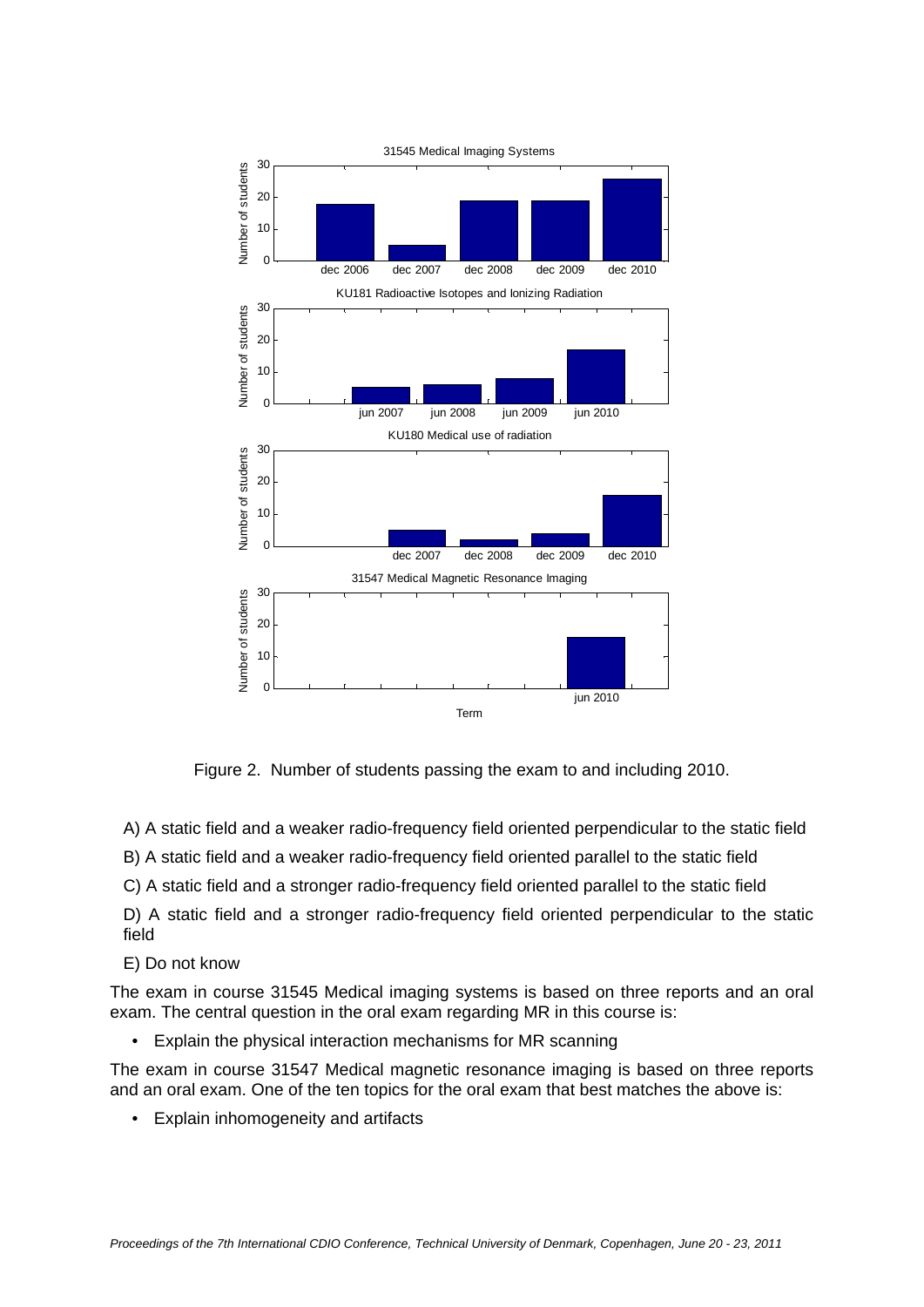# *Pattern of course selection*

The evaluation presented here is limited to students passing the exam in at least one of the imaging modality courses 31545, KU181, KU180 and 31547. This criterion yielded a total of 96 students. Figure 2 shows the number of students passing the exam up to and including 2010. In order to study how well the learning objectives were met by the students, Table 2 shows how many students took the course chains of Figure 1. The numbers in the table are based on the same data as in Figure 2.

|  |  |  | Table 2 Number of students passing the exam in different combinations of courses and their |  |
|--|--|--|--------------------------------------------------------------------------------------------|--|
|  |  |  | pre-requisites (as shown in Figure 1). "-" indicates not counted or not applicable.        |  |

| <b>Course</b>   | 31545 | <b>KU181</b> | 31545 and KU181 |
|-----------------|-------|--------------|-----------------|
| <b>KU181</b>    | 31    | ۰            |                 |
| <b>KU180</b>    |       |              | 24              |
| 31547           | 15    |              | 12              |
| KU180 and 31547 | ۰     |              | 11              |

The first row in Table 2 concerns course KU181. Thirty one students have taken this together with the prerequisite course 31545. The second row concerns course KU180. None of the students have taken this without the prerequisites. Specifically, 24 students have taken the complete chain of "ionizing" courses: KU180-KU181-31545. Eleven out of these 24 students have taken all four courses as seen in the fourth row.

Going back to the third row, 15 students have taken course 31547 with the required prerequisite course 31545. Of these, 12 have also taken course KU181. And as stated above, the vast majority - 11 students - have also taken course KU180.

Only students from the education Medicine and Technology are included here, so the actual number of students on the courses are typically higher.

# **DISCUSSION**

From a practical point of view, the spiral course portfolio works well in an undergraduate environment, where the courses involved are to be taken by all students and in the order planned. However, in the master's program with a large degree of freedom of choice, a schedule as tight as that is often unpopular and impractical, since students are likely to seek specialization in just one or a few areas. With respect to resources, in a spiral course, more teachers have to agree and coordinate their schedule than in a discipline oriented approach. Thus, the more expensive spiral curriculum should be used only when the pedagogical advantages at least outbalances the extra costs. With respect to teachers in the program, some are staff members while others are affiliated with hospitals or other research institutions. However, only faculty staff are affiliated to such a degree, that they are able to participate in several courses (within MRI, the same person is responsible for all MRI education).

From a pedagogical point of view, the spiral curriculum is advantageous to use in the initial semesters: The earlier a discipline is introduced, the higher a level can be reached in the most advanced course, everything else being equal. Starting a discipline in a course at the first semester requires that the teaching builds on the student's intuitive understanding. This is only possible for maybe just a few weeks. After this, the learning objectives in reach with just intuitive understanding are exhausted and further progress need skills (*e.g.,* mathematical) from courses that the student will not meet until later. It will therefore be optimal to continue with a new discipline, thus initiating the idea of a spiral approach. Doing this yields some other advantages: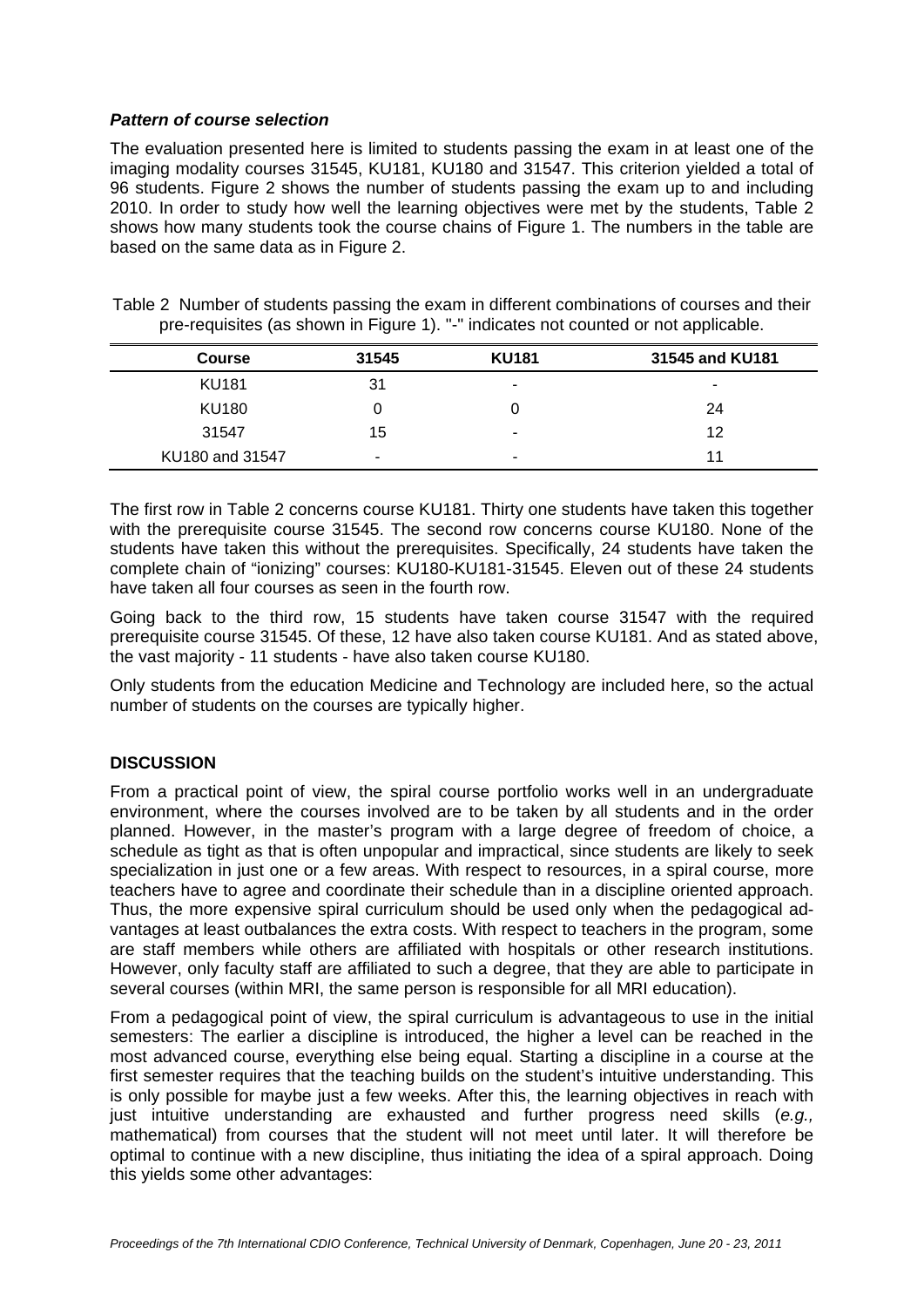- It encourages student involvement and learning, which is particularly important at the entrance of the program
- When teaching several disciplines in the same course, analogies between them are easily drawn, broadening the horizon of the students
- The students are taught about all modalities, which is deemed important since students with no knowledge about other disciplines than their own easily become narrow minded

This intuitive understanding of the students can be exploited in all disciplines, except those requiring extensive knowledge from the very beginning. This paper has exemplified how even MRI can be taught in the first semester, as long as only the most basic aspects are considered and analogies to aspects of every-day-life are used (*e.g.,* compass needles).

The pedagogical advantages of shifting into a discipline-oriented approach during the master's program are partly that students at that stage will most likely want to concentrate on one or a few topics and being able to do that will be more motivating. Also, the simple fact that a new format provides a "change of air", also increases motivation. From a teacher point of view, it is easier to make changes to content in discipline oriented courses.

Nevertheless, to some degree, the spiral curriculum is exploited all the way through the chain ending with KU180, where all ionizing disciplines are included. Coherent tuition coordinated with all teachers and with mutual knowledge of their respective fields is essential for the success of this course model.

A central part of success in a curriculum like this is the availability of knowledgeable and pedagogically experienced teachers that can participate in all - or most - of the courses. It is important that the teachers manage to dispense the material to the different courses in a balanced way and that he/she is capable of teaching the subjects at a beginner's level as well as at an advanced level.

A quantitative evaluation is presented in Figure 2 and Table 2. The results are given in actual number of students, not as relative numbers for two reasons: a) These data do not reflect a "steady-state" condition since the education is quite young (the master's program had its first uptake in the fall of 2006). b) It is very difficult to establish a robust reference. One possibility would be to use the number of students that have taken the first course in the master's program, 31545, but the time period in which this number should be counted is difficult to establish, since student progression speed is heterogeneous and students does not necessarily take courses in the same order (*e.g.,* due to periods of studying abroad, projects of directed research, conflicts between course schedules, personal matters).

Based on the data in the last two rows of Table 2, it is shown that the students follow the suggested chain of courses. Apparently, this seems to have been successfully communicated to the students via information meetings, the homepage $[13]$  of the programs and the fields of "Qualified Prerequisites" in the course catalogue<sup>[14]</sup>. The data also shows, that the longer the chain of courses, the fewer the number of students. Apart from the data being non-steady-state, this is also due to the way the requirement of the master's program is set up: the students must select 30 ECTS (as a minimum) of the entire pool of Technological specialization courses, which also covers the courses in the remaining two study lines, not considered here. Also notice how the yearly number of students completing KU181 from the beginning until present increases nearly exponential (second panel of Figure 2), made possible by the increasing number of students that have passed the exam of 31545 (first panel of Figure 2). This pattern is somewhat repeated for course KU180 with a natural time lag of one semester.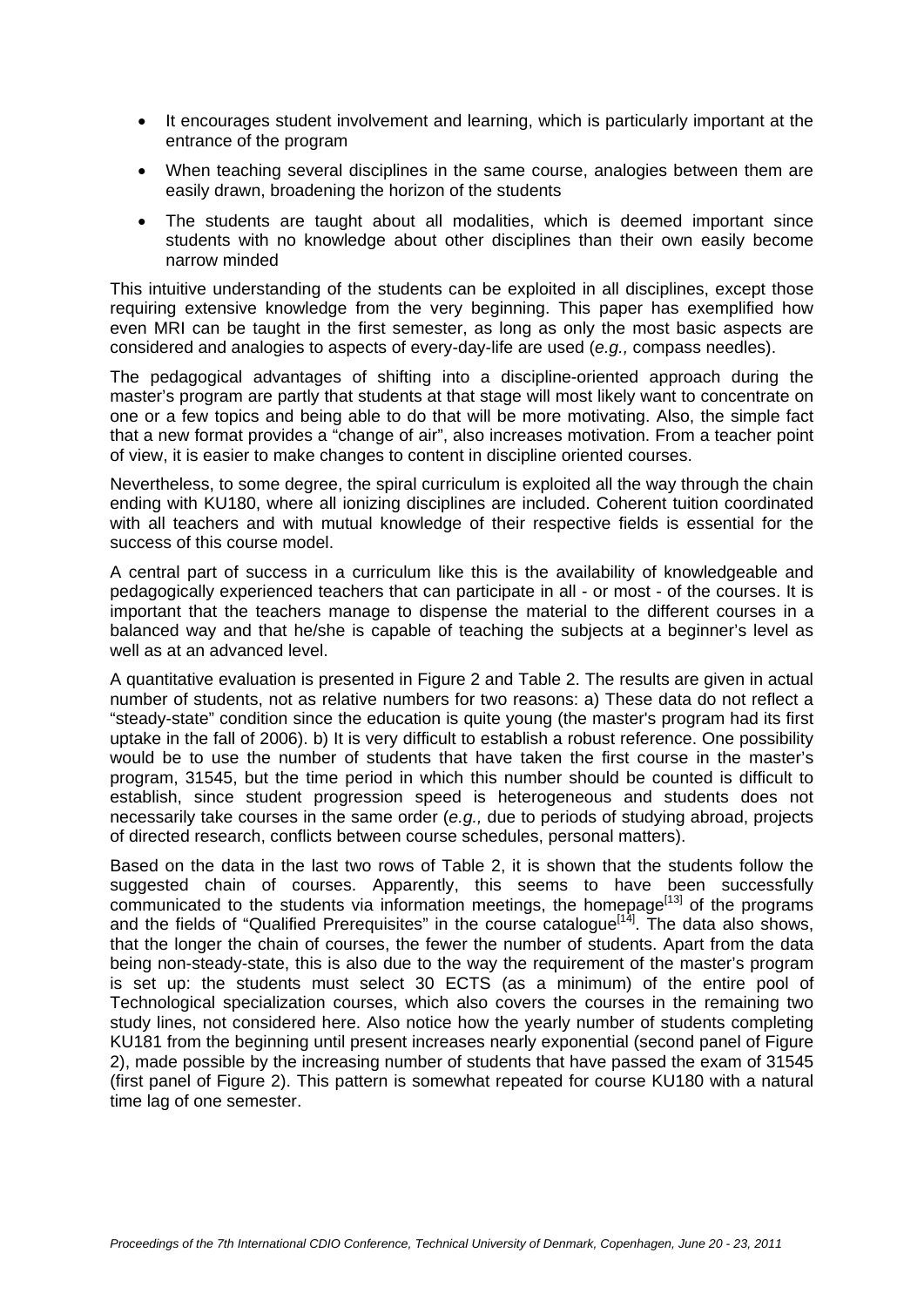### **CONCLUSIONS**

This paper has described a spiral and discipline-oriented curriculum in medical imaging implemented in the educational program Medicine and Technology, offered in collaboration by the Faculty of Health Sciences, University of Copenhagen and the Technical University of Denmark. The program was evaluated in terms of the progression in scientific demands in exam from course to course and in terms of the pattern of course selection by the students. The analysis was based on 96 students. The pattern of course selection was found to follow the intentions of the program, thus demonstrating high fulfillment of the learning outcomes

### **ACKNOWLEDGEMENTS**

The help with data handling by associate professor Jørgen Gomme, Faculty of Science, University of Copenhagen, project consultant Nina Kjærgaard and personal assistant Elna Sørensen is greatly appreciated. The thorough proof-reading by Nina is also greatly appreciated.

# **REFERENCES**

- [1] Harden R.M. and Stamper N., "What is a spiral curriculum?" Medical Teacher, Vol. 21 Issue. 2, 1999, pp 141 - 143.
- [2] DiBiasio D, Clark WM, Dixon AG, Comparini L and O'Connor K., "Evaluation of a spiral curriculum for engineering" Proceedings in Frontiers in Education Conference, Vol. 2, 1999, pp 12D1/15 - 12D1/18.
- [3] Lohani, V.K. Mallikarjunan, K. Wolfe ML Wildman, T. Connor, J. Muffo, J. Lo, J. Knott, T.W. • Loganathan, G.V. • Goff, R. • Chang, M. • Cundiff, J. • Adel, G. • Agblevor, F. • Gregg, M. • Vaughan, D. • Fox, E. • Griffin, H. • Mostaghimi, S., "Work in progress - spiral curriculum approach to reformulate engineering curriculum. Proceedings of the 35th Annual Frontiers in Education. 2005, p F1D-1.
- [4] Masters K. and Gibbs T., "The Spiral Curriculum: implications for online learning" BMC Medical Education, vol 7, issue 1, 2007. pp. 52.
- [5] Cantú E. and Farines J.M., "Applying educational models in technological education" Education and Information Technologies, vol 12, issue 3, 2007, pp. 111-122.
- [6] Krishnan M., Paulik M.J., Yost S. and Stoltz T. "Shared projects with a multi-sub-disciplinary flavor - providing integration and context in a new ECE spiral curriculum" Proceedings - Frontiers in Education Conference, 2008, pp. F1H-1 - F1H-6.
- [7] Gupta V.K., Joseph B., Alcantar N., Toomey R. and Sunol A., "A Spiral Curriculum for Chemical Engineering", Proceedings of the Annual Meeting of the AIChE, November 2008.
- [8] Introductory excerise and Java applet for exploring the basic magnetic resonance phenomenon, http://www.drcmr.dk/JavaCompas.
- [9] http://onlinelibrary.wiley.com/doi/10.1002/cmr.a.20123/abstract, http://www.drcmr.dk/bloch.
- [10] Wilhjelm J.E., Pihl M., Londsdale M. N. & Jensen M., An active learning approach to the physics of medical imaging. Medical Engineering and physics. Vol. 30, 2008. pp. 607-614.
- [11] Hanson L.G., A Graphical Simulator for Teaching Basic and Advanced MR Imaging Techniques, RadioGraphics, Vol. 27, p. e27, 2007. http://www.drcmr.dk/bloch.
- [12] http://server.elektro.dtu.dk/personal/jw/webbook/?MRI/demos/main.html.
- [13] http://www.medicin-ing.dk/kandidat/en/.
- [14] http://www.kurser.dtu.dk.